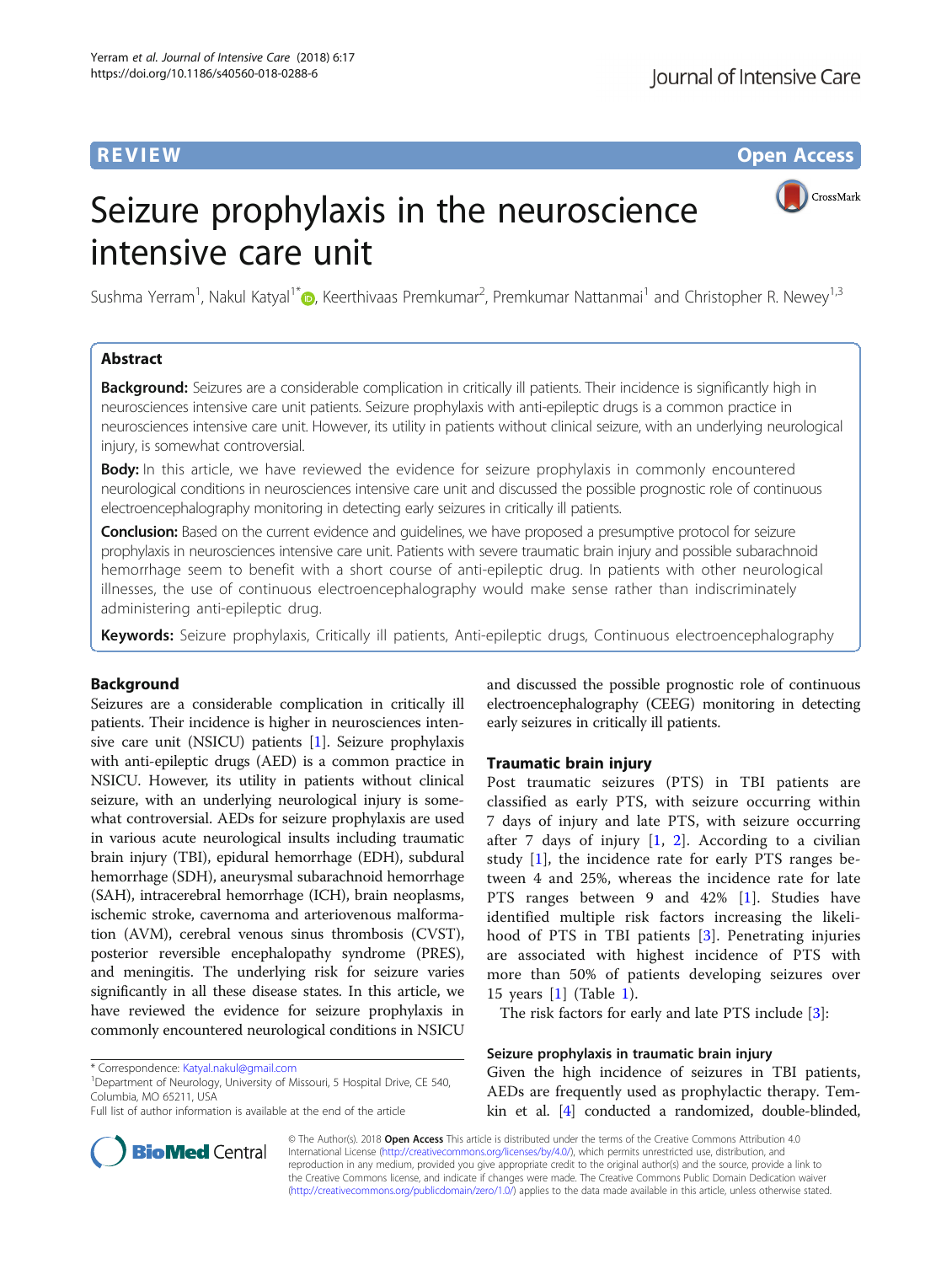<span id="page-1-0"></span>Table 1 Risk factors for seizure in patients with traumatic brain injury

| Risk factors for early PTS [3]                                                                                                                                                                                                                         | Risk factors for late PTS [3]                                                                                                                                                           |
|--------------------------------------------------------------------------------------------------------------------------------------------------------------------------------------------------------------------------------------------------------|-----------------------------------------------------------------------------------------------------------------------------------------------------------------------------------------|
| $\cdot$ Glasgow coma scale $<$ 10<br>• Penetrating brain injuries<br>• Acute intracerebral hematoma<br>• Acute subdural hematoma<br>• Younger age<br>• Loss of consciousness<br>• Post traumatic amnesia<br>lasting $>$ 30 min<br>• Chronic alcoholism | • Early PTS<br>· Acute intracerebral hematoma<br>• Brain contusion<br>• Loss of consciousness<br>· Post traumatic amnesia lasting<br>> 24 h<br>$\cdot$ Age $> 65$ at the time of injury |

placebo-controlled trial to evaluate the effects of phenytoin (20 mg/kg load) on early and late PTS. A significant reduction was observed in the incidence of early PTS in phenytoin group from 14.2 to 3.6%  $(p < 0.001)$  whereas, no significant reduction was noted in the incidence of late PTS with phenytoin use. Unfortunately, patients with seizures were included in the prophylaxis group making the data difficult to interpret. No significant side effects or mortality differences were observed between phenytoin and placebo groups [[5\]](#page-7-0). Significant impairment was noted on neuropsychological testing in phenytoin group patients at 1 month time after starting therapy, which later was not apparent after 1 year of injury  $[6]$  $[6]$  $[6]$ .

In another RCT, the effects of valproate on early and late PTS were studied. The trial later compared valproate (20 mg/kg load) to phenytoin (20 mg/kg load) for prevention of early PTS valproate to placebo for prevention of late PTS [[7\]](#page-7-0). It was reported that the rate of early PTS was low and similar in both valproate (4.5%) and phenytoin (1.5%) groups [\[7](#page-7-0)]. The rate of late PTS was also similar, being high in both groups (valproate 16%, phenytoin 15%). However, a significantly higher mortality rate was observed in valproate group (13.4%) as compared to phenytoin (7.2%) [[7\]](#page-7-0). No potential added benefits and higher mortality rates suggest that valproate should not be used for seizure prophylaxis. A metaanalysis study conducted in 2001 showed that out of all AED, only phenytoin and carbamazepine were effective in reducing early PTS. No AED was found to be effective in reducing late PTS [[8\]](#page-7-0).

Levetiracetam has been studied for seizure prophylaxis [[9](#page-7-0)]. Levetiracetam has no known drug interactions, excellent bioavailability and relatively safer pharmacological profile; these make it somewhat ideal for prophylactic use [[9](#page-7-0)]. In a study to compare effectiveness of levetiracetam (500 mg BD) to that of phenytoin (historical controls) for preventing seizures in patients with TBI, no differences were observed in seizure activity between the two (levetiracetam 6.7 and phenytoin 0%,  $p = 0.556$ ) [[10](#page-7-0)]. Strikingly, an increased incidence of EEG abnormalities (seizure tendency with epileptiform activity) was noted in levetiracetam group ( $p = 0.003$ ). No difference in EEG findings of seizures

 $(p = 0.556)$  was seen in the two groups [[10](#page-7-0)]. In another study comparing seizure prophylaxis with levetiracetam (1500 mg BD) versus phenytoin (20 mg/kg load followed by 5 mg/kg/d maintenance), no significant differences were seen in early seizure rates (phenytoin 3 of 18 vs levetiracetam 5 of 34;  $p = 1.0$  [[11](#page-7-0)]. However, levetiracetam group reportedly had lower disability rating scale scores at 3 and 6 months ( $p = 0.006$  and  $p = 0.037$ , respectively) and higher extended Glasgow outcome scale scores at 6 months [\[11](#page-7-0)] (Table 2).

## Current recommendations

## Aneurysmal subarachnoid hemorrhage

Abnormal seizure like moments is common in patients with aneurysmal subarachnoid hemorrhage (aSAH) [\[12](#page-7-0), [13](#page-7-0)]. Their incidence can be as high as 26% [[12,](#page-7-0) [13\]](#page-7-0). They may be associated more with the posturing event during rupture of aneurysm than actual seizures [\[12,](#page-7-0) [13](#page-7-0)]. Clinical seizures occur in about 1 to 7% of patients with aSAH and typically are manifestations of rerupture of an unsecured aneurysm [[14,](#page-7-0) [15\]](#page-7-0). The incidence rate for nonconvulsive seizures in patients with aSAH is reportedly 8 to 18% [\[16](#page-7-0)–[18\]](#page-7-0). Risk factors increasing the likelihood of seizures in aSAH patients are [\[12](#page-7-0), [13](#page-7-0)] (Table [3\)](#page-2-0).

## Seizure prophylaxis in aneurysmal subarachnoid hemorrhage

AED prophylaxis for aSAH is somewhat controversial [[19](#page-7-0)]. Limited randomized controlled trials (RCT) justifying the prophylactic use and serious adverse effects of AED make the decision even more challenging [[19](#page-7-0), [20](#page-7-0)]. Seizures in acutely ill patients with aSAH can lead to additional injury or rebleeding from an unsecured aneurysm, which make AED prophylaxis critical in some cases.

In a study to assess the utility of phenytoin (900– 1100 mg load followed by 300 mg/d) for seizure prophylaxis in patients with aSAH, investigators observed a low seizure incidence of about 5.4% after 2.4 years of follow-up [[21](#page-7-0)]. In a retrospective study, undertaken to compare different duration of phenytoin (1 g load followed by 300 mg/ d) prophylaxis (3 days prophylaxis versus 14 days prophylaxis), no significant differences were observed in seizure incidences during hospitalization (1.9 vs 1.3%,  $p = 0.6$ ) and after a follow-up period of 3 to 12 months (4.6 vs 5.7%,

Table 2 Brain trauma guidelines for management of TBI patients

| According to latest brain trauma foundation guidelines (2016) [75] |  |
|--------------------------------------------------------------------|--|
| • Phenytoin is recommended for prevention of early PTS and it      |  |

should be used for first 7 days after TBI [\[75\]](#page-9-0).

- Phenytoin or valproate use is not recommended for prevention against late PTS [[75](#page-9-0)].
- Given its safety profile levetiracetam could be a potential alternative to phenytoin for prophylaxis against early PTS. Presently there is not enough corroborative evidence to support its use over phenytoin [[75](#page-9-0)].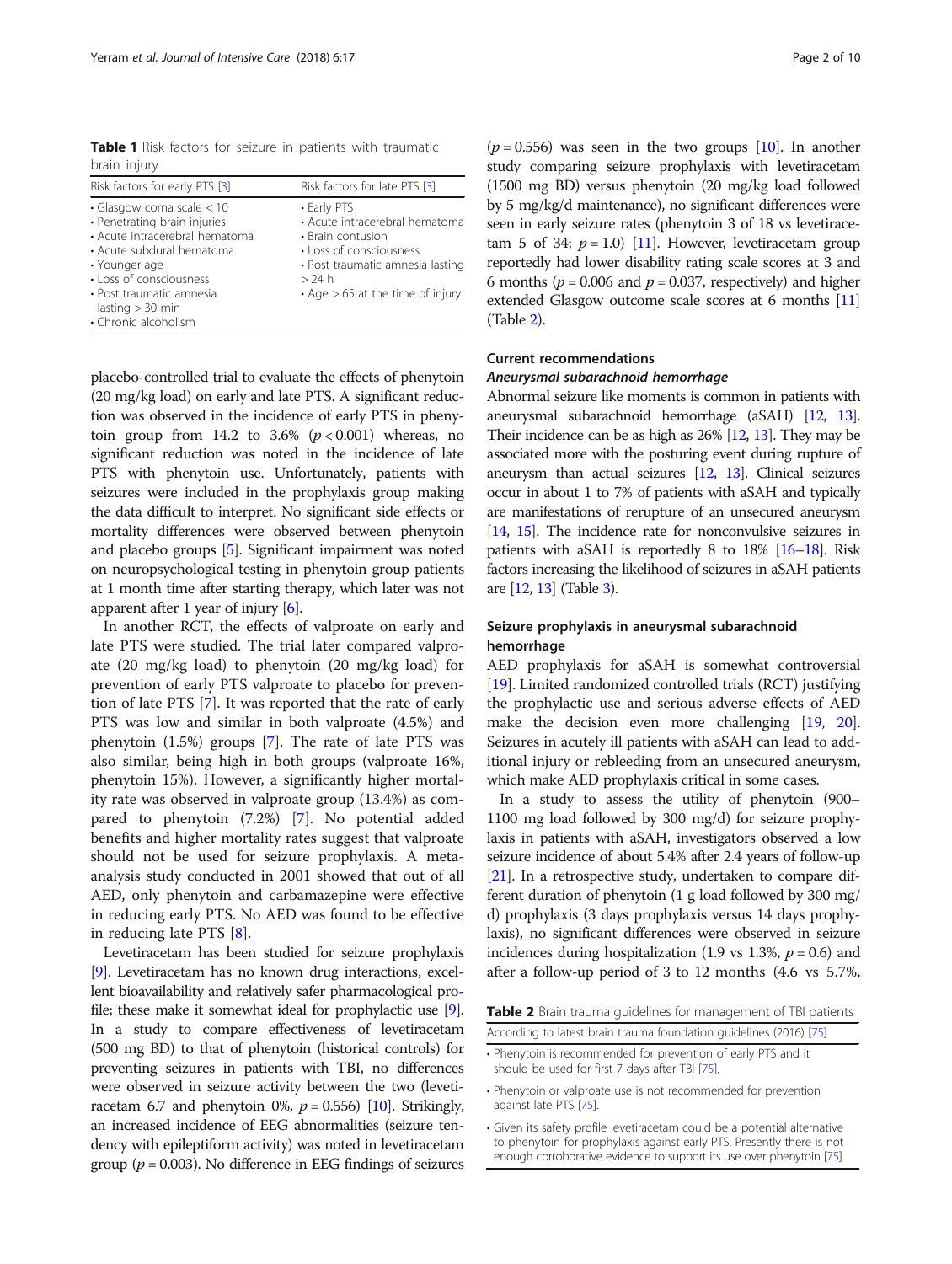<span id="page-2-0"></span>

| Table 3 Risk factors for seizures in aSAH patients |
|----------------------------------------------------|
|----------------------------------------------------|

| Risk factors for seizures in aSAH patients [12, 13] |
|-----------------------------------------------------|
| • Prior seizures                                    |
| • History of HTN                                    |
| • Intraparenchymal hemorrhage                       |
| • Infarction                                        |
| • Middle cerebral artery aneurysm                   |
| • Thickness of aSAH clot                            |
| • Rebleeding                                        |
| • Poor neurological grade                           |
|                                                     |

• Intervention: endovascular coiling associated with a lower risk of seizure compared to open craniotomy for clipping

 $p = 0.6$ ) [\[22](#page-7-0)]. A significant reduction was noticed in incidence of adverse drug reactions with 3 days prophylaxis (0.5 vs 8.8%,  $p = 0.002$ ), which indicates that a 3-day regimen is a superior treatment protocol [[22\]](#page-7-0). This study was further scrutinized to assess the relationship between phenytoin exposure and harm by quantifying phenytoin burden and estimating its impact on outcomes [[20](#page-7-0)]. Phenytoin burden was identified as an independent predictor for poor functional outcome at 14 days (OR per quartile 1.5%, 95% CI 1.2–1.9) and for poor cognitive outcome at 3 months  $(p = 0.003)$  [[20\]](#page-7-0). A study estimating the impact of AED on outcomes by analyzing data from four RCTs reported that the use of AED in patients with aSAH was associated with poor a 3-month outcomes with worse Glasgow outcome scale (OR 1.56,  $p = 0.003$ ), vasospasm (OR 1.87,  $p < 0.001$ ), neurological deterioration (OR 1.61,  $p < 0.001$ ), cerebral infarction (OR 1.33,  $p = 0.04$ ), and fever (OR 1.36,  $p = 0.03$ ) [\[19](#page-7-0)].

A possible risk for drug-drug interaction exist in patients taking phenytoin and nimodipine, a calcium channel blocker commonly used to counter vasospasm in patients with aSAH [\[23\]](#page-8-0). A single-dose pharmacokinetic study of nimodipine in patients on chronic enzyme inducing AED showed a mean decrease of 70% ( $p < 0.01$ ) in plasma nimodipine concentration in patients taking enzyme inducing AED and an increase of 50% in plasma nimodipine concentration in patients taking valproate [\[23\]](#page-8-0).

Given its relatively safer profile, there is a growing interest in support of using levetiracetam for seizure prophylaxis [[9](#page-7-0)]. A retrospective study comparing phenytoin (15– 20 mg/kg load; 13.7 days) to levetiracetam (500 mg BD; 3.6 days) in aSAH patients reported a higher seizure incidence in levetiracetam group (8.3 vs 3.4%) [\[24\]](#page-8-0). A lower incidence of poor outcome (death or nursing home discharge) was noticed in levetiracetam group (16 vs 24%, p  $= 0.06$ ) [[24](#page-8-0)]. Nonetheless, the concerns like lack of loading dose of levetiracetam, a shorter course of therapy renders the study statistically insignificant (Table 4).

| Table 4 Neurocritical Care Society guidelines and 2012<br>American Heart Association/American stroke Association<br>quidelines for management of patients with aSAH |  |  |  |
|---------------------------------------------------------------------------------------------------------------------------------------------------------------------|--|--|--|
| As per the 2011 Neurocritical Care Society quidelines [71] and 2012<br>American Heart Association/American stroke Association quidelines [76]                       |  |  |  |
| • Phenytoin is not recommended routinely for seizure prophylaxis<br>after SAH [71].                                                                                 |  |  |  |
| • Other AED may be considered for seizure prophylaxis [71].                                                                                                         |  |  |  |
| • A short course is preferable (3–7 days) in case prophylaxis is<br>needed [71].                                                                                    |  |  |  |
| • CEEG monitoring should be used in patients who failed to<br>improve or have poor grade SAH [71].                                                                  |  |  |  |
|                                                                                                                                                                     |  |  |  |

- Prophylactic use of AED can be considered in immediate post hemorrhagic period [\[76\]](#page-9-0).
- Long-term use of AED can be considered for patients with known risk factors for delayed seizure disorder, such as prior seizure, intracerebral hematoma, intractable hypertension, infarction, or aneurysm at the middle cerebral artery [[76\]](#page-9-0).

## Current recommendations Brain neoplasm

Seizures are commonly reported in patients with brain neoplasms [[25](#page-8-0), [26](#page-8-0)]. The incidence rate of seizures at or before the time diagnosis of brain tumor diagnosis ranges from 14 to 51%, whereas after the diagnosis, it varies between 10 and 45% [\[25\]](#page-8-0).

Risk factors for seizures in patients with brain neoplasm vary according to [\[26\]](#page-8-0):

- Type of tumor: primary tumor > metastatic
- Grade of tumor: low-grade glioma > high-grade glioma
- Specific tumor types: dysembryoplastic neuroepithelial tumors > meningiomas

## Seizure prophylaxis in brain neoplasms

A meta-analysis study of five trials from 1999 through 2004 evaluated the efficacy of AED phenobarbital, phenytoin, and valproic acid versus placebo or no treatment for seizure prophylaxis in patients with brain neoplasm [[27](#page-8-0)]. Four of the trials showed no significant benefits of seizure prophylaxis at 1 week (OR 0.91, CI 0.45–1.83) or at 6 months (OR 1.01, CI 0.51–1.98) in patients with brain neoplasm [\[27\]](#page-8-0). AED prophylaxis showed no preventive benefits for specific tumor pathologies, including primary glial tumors (OR 3.46, 95% CI 0.32–37.47), cerebral metastasis (OR 2.50, 95% CI 0.25–24.72), and meningiomas (OR 0.62, 95% CI 0.10–3.85) [[27](#page-8-0)]. The cochrane review in 2008 came to similar conclusions but did find higher incidence of adverse effects in patients on AEDs (NNH 3; RR 6.1, CI 1.1-34.63;  $p = 0.046$  [[28](#page-8-0)]. The American Academy of Neurology (AAN) introduced practice parameters for seizure prophylaxis in patients with brain neoplasms [[25](#page-8-0)]. Based on results from 12 studies evaluating efficacy of AED phenobarbital, phenytoin and valproic acid over a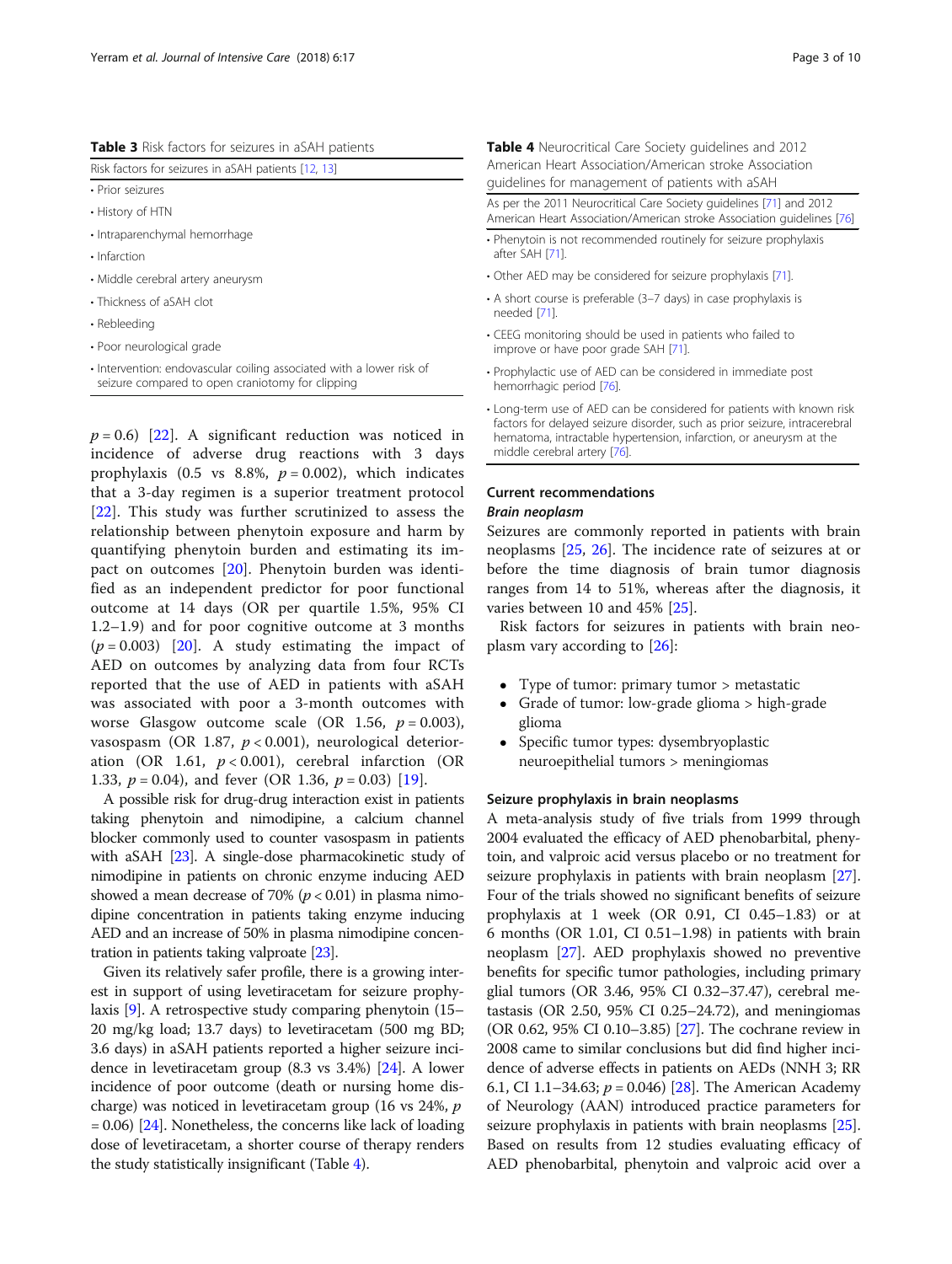median follow-up time of 5.4 to 19 months, it was concluded that AED prophylaxis had no significant preventive effect on either seizure incidence (OR 1.09, CI 0.63–1.89;  $p = 0.08$ ) or seizure free survival (OR 1.03, CI 0.74–1.44; p = 0.9) [[25](#page-8-0)]. Significant side effects were reported in the trials including rash (14%), nausea/vomiting (5%), encephalopathy (5%), myelosuppression (3%), ataxia, increased liver enzymes, and gum pain (5%) [\[25\]](#page-8-0).

Guidelines for prophylactic use of AED in patients with metastatic brain neoplasms were derived from analysis of a RCT, evaluating the efficacy of AED phenobarbital, phenytoin versus no treatment [\[29](#page-8-0), [30\]](#page-8-0). No significant differences were observed in seizure incidence between two groups in the trial [\[29\]](#page-8-0). It was concluded that seizure prophylaxis was not beneficial in patients with metastatic brain tumors [[29](#page-8-0)]. Another RCT comparing the efficacy of short course AED prophylaxis with phenytoin for 7 days versus no prophylaxis in patients with intraparenchymal tumors showed no significant difference in seizure incidence between two groups (24 vs 18%;  $p = 0.51$ ) [\[31\]](#page-8-0). However, significant adverse effects were reported in phenytoin group (18 vs 0%;  $p <$ 0.01) [\[31](#page-8-0)]. The most commonly reported side effects were thrombocytopenia, confusion, aphasia, decreased level of consciousness, nausea, vomiting, dry itchy skin, ataxia, and photophobia [[31](#page-8-0)].

A meta-analysis review of 19 studies from 1979 through 2010 evaluated the efficacy of AED including phenytoin, valproic acid, carbamazepine, lamotrigine, and levetiracetam versus that of no treatment in patients undergoing resection of supratentorial meningioma [\[32](#page-8-0)]. No significant differences were observed in incidence of both early (1.4 vs 1.4%,  $p > 0.05$ ) and late seizures (8.8 vs 9.0%,  $p > 0.05$ ) in two groups. It was concluded that seizure prophylaxis with AED is not beneficial in patients undergoing supratentorial meningioma resection [[32](#page-8-0)].

A retrospective study was conducted to evaluate the efficacy of levetiracetam (1000 to 3000 mg) for seizure prophylaxis in patients undergoing surgery for brain tumors [[33\]](#page-8-0). A seizure incidence of 2.6% was reported in levetiracetam group 1 week following surgery, which was significantly lower than the previously known seizure incidence in patients who did not receive prophylactic AED (15–20%) [[33](#page-8-0)]. 6.4% of patients receiving levetiracetam reportedly had progressive somnolence and reactive psychosis [[33\]](#page-8-0). Another retrospective study was conducted to compare the efficacy of a 750-mg load dose of phenytoin to that of a 1000-mg load dose of levetiracetam, both followed by taper over 5 days for seizure prophylaxis in patients undergoing surgery for brain tumors [\[34](#page-8-0)]. No significant differences were observed in rate of postoperative seizures between the two groups (levetiracetam 2.5 vs phenytoin 4.5%,  $p = 0.66$  [[34](#page-8-0)].

#### Current recommendations

- AED are not recommended for routine prophylactic use in patients with newly diagnosed brain neoplasm, as they are not effective in preventing first seizure and have potential side effects [\[32\]](#page-8-0).
- In patients with brain neoplasm, who never had seizure, discontinuation or taper of AED after first postoperative week is recommended. This is particularly beneficial in medically stable patient or in those experiencing side effects [[32](#page-8-0)].
- Seizure prophylaxis is not considered beneficial in patients with metastatic brain tumors [[29](#page-8-0)].
- Seizure prophylaxis with AED is not beneficial in patients undergoing supratentorial meningioma resection [[32](#page-8-0)].

## Intracerebral hemorrhage

The risk of seizure is highest within first few days after ictus in patients with intracerebral hemorrhage. More than 50% of seizures occurs in the first 24 h [\[35](#page-8-0)–[43](#page-8-0)]. The incidence of early seizures in patients with ICH is reported to be 28 to 31% on CEEG monitoring [\[38](#page-8-0), [43](#page-8-0)]. Clinical seizures are seen from 5.5 to 24% of the patients with ICH [[38](#page-8-0), [43](#page-8-0)]. The underlying cause of early seizures is believed to be immediate metabolic and physical disturbances in brain following ICH [\[39](#page-8-0), [40,](#page-8-0) [44](#page-8-0)]. Late seizures are seen less frequently in patients with ICH and are believed to be due underlying gliotic scarring [[37](#page-8-0), [39](#page-8-0), [44](#page-8-0)]. Risk factors increasing the likelihood of seizures in patients with ICH are not well known because of limited clinical studies [[37,](#page-8-0) [40,](#page-8-0) [41](#page-8-0)].

## Seizure prophylaxis in intracerebral hemorrhage

A prospective study conducted on 761 patients with nontraumatic, nonaneurysmal ICH, without seizure in first 24 h, grouped on the basis of ICH location showed significant decrease in incidence of early seizures in patients with lobar ICH receiving phenobarbital prophylaxis as compared to patients with no treatment (5.9 vs 13.6%) [\[41\]](#page-8-0). It was reported that early prophylaxis could be beneficial in patients with lobar ICH [[41](#page-8-0)].

A placebo-controlled RCT evaluated the association between the use of AED and poor outcomes (severe disability or death) by using modified Rankin scale. AED was started in 23 patients (8%) without documented seizure. The use of AED was associated with poorer outcomes after adjustment for other known predictors of outcome after ICH (OR 6.83; CI 2.2–21.23;  $p = 0.001$ ). It was concluded that prophylactic use of AED especially phenytoin was associated with poor outcomes in patients with acute ICH [[45](#page-8-0)].

Another study reported poor outcomes with prophylactic AED therapy in patients with ICH. This study evaluated data from 98 patients with ICH taking phenytoin,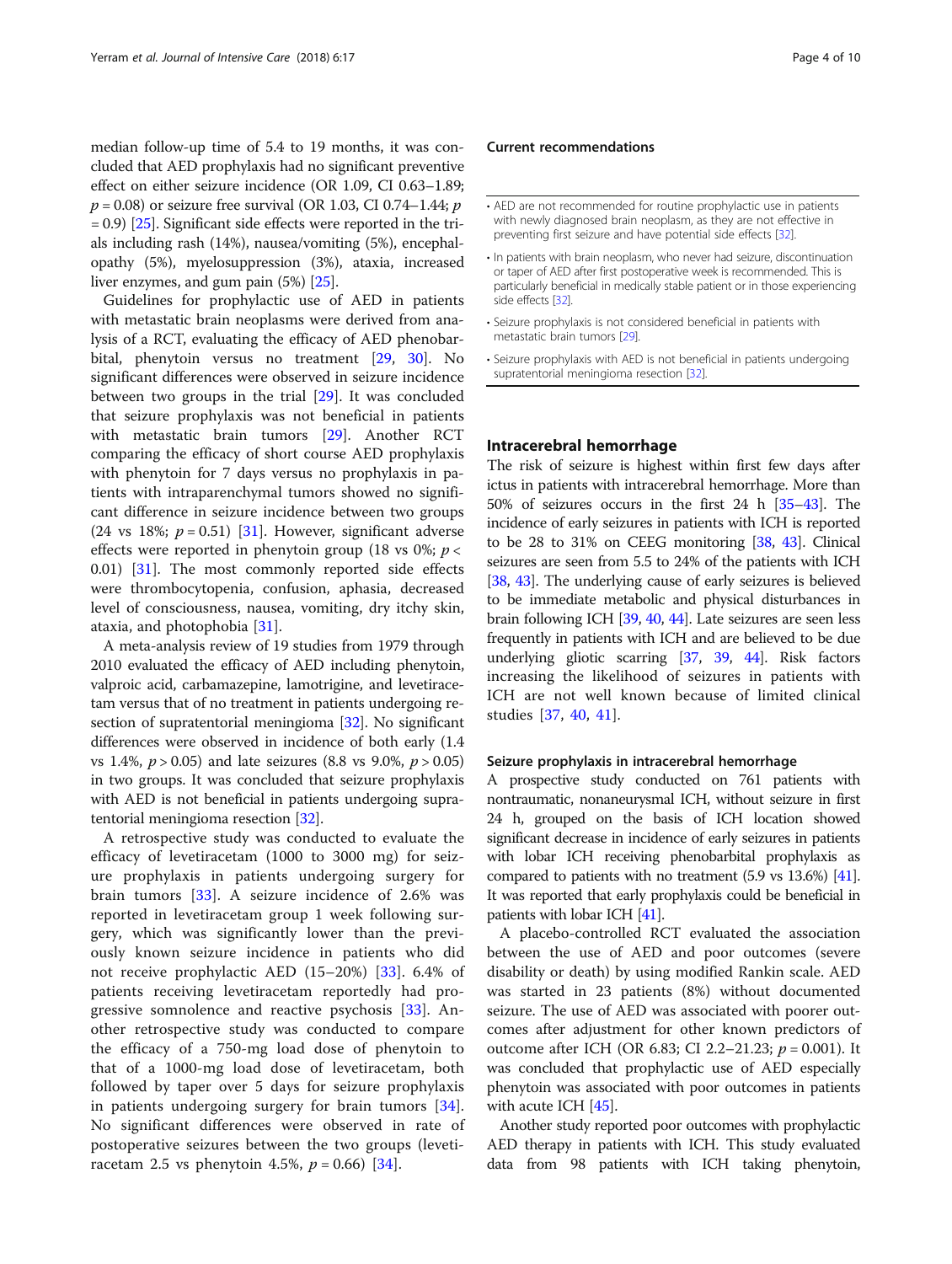levetiracetam, or both [\[46\]](#page-8-0). It was reported that phenytoin use was associated with more fever  $(p = 0.03)$ , worse scores on National Institutes of Health Stroke Scale at 14 days (23 [9 to 42] versus 11 [4 to 23],  $P = 0.003$ ), and worse scores on modified Rankin scale at 14 and 28 days and 3 months as compared to levetiracetam [[46](#page-8-0)]. It was speculated that poor outcomes could be related to reportedly larger ICH volume in patients on phenytoin prophylaxis [\[46\]](#page-8-0) (Table 5).

## Current recommendations

## Ischemic stroke

Ischemic stroke is the most common cause of seizure in elderly patients [\[47](#page-8-0)]. Incidence rate of seizure in ischemic stroke patients ranges from 4 to 23% [[48](#page-8-0)]. Post stroke seizures can be classified into early seizures, occurring within 7 days of stroke and late seizure, occurring after 7 days of stroke [[49,](#page-8-0) [50](#page-8-0)]. Early seizure occurs from 2 to 6% of stroke patients and is believed to be related to edema and cytotoxicity associated with ischemic insult [[49,](#page-8-0) [51](#page-8-0)]. Late seizure occurs in 3–5% of stroke patients and is related to underlying gliosis and meningo cerebral scarring [[49,](#page-8-0) [51](#page-8-0)].

A higher risk for seizure development exists in certain patients:

- Patients with hemorrhagic stroke or with hemorrhagic transformation are at higher risk of developing seizures (12.5%) as compared to ischemic stroke without hemorrhagic transformation (4.2%, p  $< 0.0001$ ) [\[49,](#page-8-0) [51\]](#page-8-0).
- Cortical involvement in stroke patients predisposes them to higher seizure risk (9.8%) as compared to those with subcortical involvement  $(3.8\%, p < 0.005)$ [[49](#page-8-0), [51](#page-8-0)].
- Patients with involvement of more than one lobe are at higher risk (21.2%) as compared to those with single lobe involvement (5.2%) [\[49,](#page-8-0) [51\]](#page-8-0).

## Seizure prophylaxis in ischemic stroke

Currently, there is limited corroborative data available to support the use of AED for seizure prophylaxis in post stroke patients.

|  | <b>Table 5</b> AHA/ASA guidelines for management of patients with ICH |  |  |  |
|--|-----------------------------------------------------------------------|--|--|--|
|  | As per the AHA/ASA guidelines for management of ICH [72]              |  |  |  |

• Prophylactic use of AED is not recommended in patients with ICH [\[72\]](#page-9-0).

- Clinical seizures should be treated with anti-epileptic drugs [\[72\]](#page-9-0).
- Continuous EEG monitoring is probably indicated in ICH patients with depressed mental status out of proportion to the degree of brain injury [\[72\]](#page-9-0).
- Patients with a change in mental status who are found to have electrographic seizures on EEG should be treated with anti-epileptic drugs [[72](#page-9-0)].

## Current recommendations

As per the AHA guidelines for management of patients with acute ischemic stroke (2013) [\[52\]](#page-8-0) and malignant cerebral edema (2014) [\[53](#page-8-0)]:

- Prophylactic use of AED is not recommended in patients with ischemic stroke [[52](#page-8-0)].
- Seizure prophylaxis in patients without seizures at presentation is not recommended [\[53\]](#page-8-0).

## Postoperative craniotomy

Incidence of seizure in patients with craniotomy varies greatly and depends upon the type of procedure performed and underlying pathology [[54\]](#page-8-0). Incidence rate of seizures in patients with post supratentorial craniotomy is estimated to be 15 to 20% [[54\]](#page-8-0). Risk of seizure varies between 3 and 92% over a 5-year period post craniotomy [\[54](#page-8-0)].

## Seizure prophylaxis in postoperative patients

A retrospective study compared prophylactic use of phenytoin ( $n = 210$ ; most common dosage 300 mg/d, range 200–800 mg/d) to that of levetiracetam  $(n = 105;$  most common dosage 1000 mg/d, range 500–3000 mg/d) in 315 patients, who underwent supratentorial neurosurgery for wide range of disease pathologies [\[55\]](#page-8-0). An early seizure incidence (within 7 days) of 1% was reported in levetiracetam group as compared to 4.3% ( $p = 0.17$ ) in phenytoin group [[55\]](#page-8-0). Incidence of late seizure (within 30 days) was 1.9% in levetiracetam group as compared to 5.2% in phenytoin group  $(p = 0.23)$  [\[55\]](#page-8-0). No significant difference was observed in incidence of postoperative seizures between the levetiracetam and phenytoin groups (0 vs 1.8%,  $p = 0.56$ ) in patients with a history of preoperative seizures [\[55](#page-8-0)]. Patients on levetiracetam prophylaxis had significantly lower incidence of adverse effects as compared to those on phenytoin prophylaxis (1 vs 18%,  $p < 0.001$ ) [\[55](#page-8-0)]. Both the AEDs were associated with low risk of early as well as late seizures. The safety profile of levetiracetam (fewer adverse effects) makes it somewhat ideal for prophylactic use in post neurosurgery patients.

## Current recommendations

## Vascular lesions

## Cavernous and arteriovenous malformations

A recent prospective study evaluated a 5-year seizure risk in 368 patients with either cavernous malformation

As per the cochrane review 2013 [\[54\]](#page-8-0):

<sup>•</sup> There is a limited evidence to support the prophylactic use of AED in post neurosurgery patients.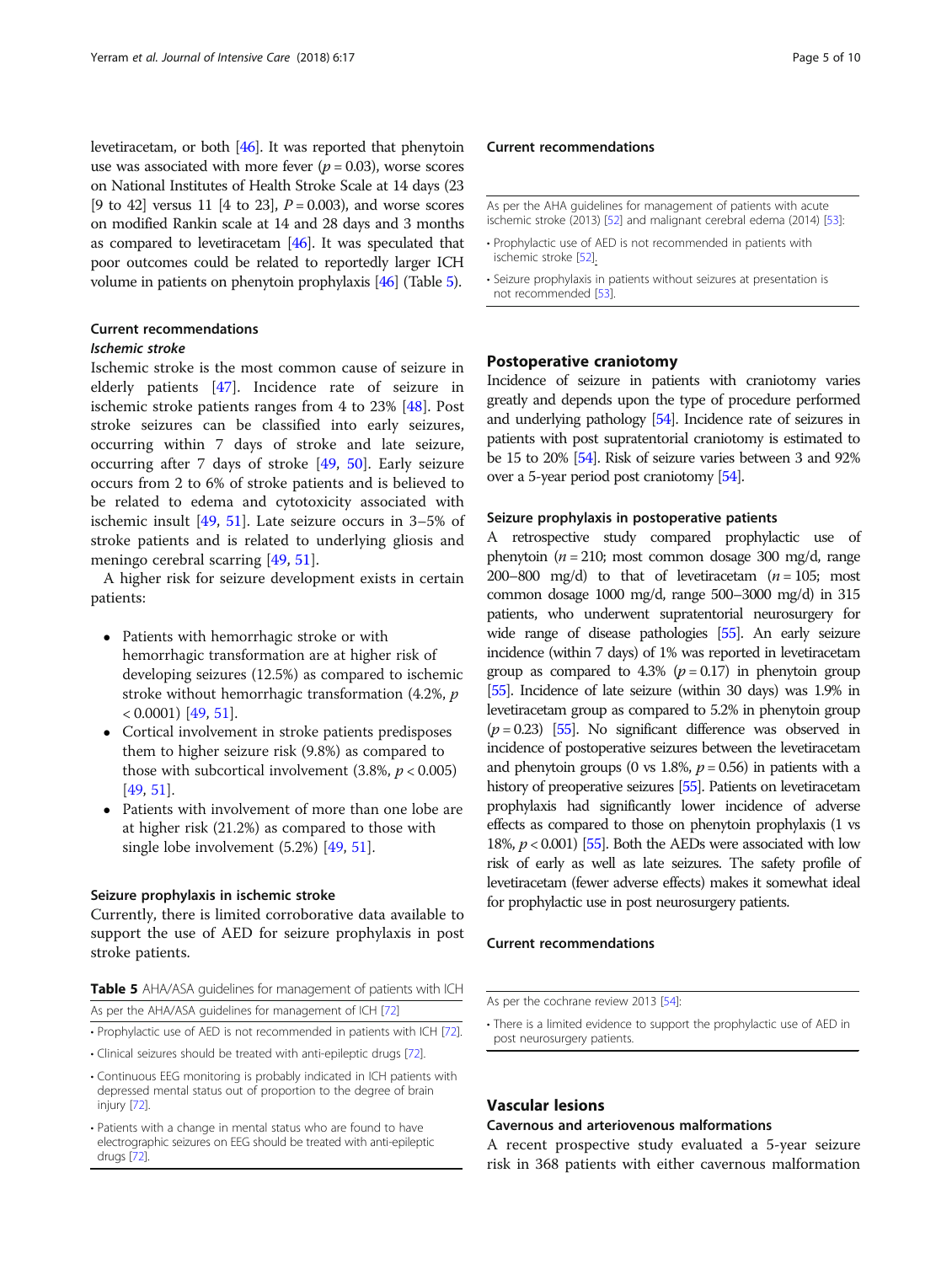(CM)  $(n = 139)$  or arteriovenous malformation (AVM)  $(n = 229)$  [[56\]](#page-8-0). Five-year seizure risk was reportedly higher in patients with AVM presenting with intracranial hemorrhage or focal neurologic deficit (ICH/ FND) 23% ( $n = 119$ ; 95% confidence interval (CI) 9– 37%) compared to incidental AVM 8% ( $n = 40$ ; 95% CI 0–20%) [[56\]](#page-8-0). Risk of developing epilepsy in incidental AVM was reportedly 2% per person-year, annualized over 5 years [[56\]](#page-8-0).

Five-year risk of seizure in patients with CM presenting with focal neurological deficit or ICH was 6% ( $n = 38$ ; 95% CI 0–14%) compared to incidentally found cavernoma  $4\%$  ( $n = 57$ ;  $95\%$  CI 0-10%) [\[56](#page-8-0)]. Risk of developing epilepsy in incidental cavernoma was reportedly 0.9% per person-year, annualized over 5 years [[56\]](#page-8-0).

## Current recommendations

As per the current ASA guidelines for management of patients with either cavernous or arteriovenous malformations [\[57\]](#page-8-0):

- Surgical or radiosurgical obliteration of AVM is generally considered effective in reducing seizure activity [\[57\]](#page-8-0).
- Currently there are not enough studies available to formulate recommendations regarding type and duration of AED prophylaxis after treatment [[57\]](#page-8-0).

## Other conditions

## Cerebral venous thrombosis (CVT)

Seizures occur in about 40% of patients with CVT [\[58\]](#page-8-0). Risk factors increasing likelihood of seizure in patients with CVT are [[58\]](#page-8-0):

- Motor deficit (OR 5.8, CI 2.98–11.42,  $p < 0.001$ ) [\[58\]](#page-8-0)
- ICH (OR 2.8, CI 1.46–5.56,  $p = 0.002$ ) [[58](#page-8-0)]
- Cortical vein thrombosis (OR 2.9, CI 1.43–5.96,  $p = 0.003$  [\[58](#page-8-0)]

Prophylactic use of AED in patients with CVT is somewhat controversial. As per the cochrane review (2014) [[59\]](#page-8-0), there is no evidence to support or refute the use of anti-epileptic drugs for the primary or secondary prevention of seizures related to intracranial venous thrombosis [[59](#page-8-0)].

## Current recommendations

Posterior reversible leukoencephalopathy syndrome (PRES) Seizures occur in up to 68.8% patients with PRES [\[60](#page-8-0)].

However, there is not enough literature evidence to support prophylactic use of AED in patients with PRES.

## **Meningitis**

Seizures occur in up to 27% of patients with meningitis [[61\]](#page-8-0). There is not enough literature evidence to support prophylactic use of AED in patients with meningitis.

Guidelines for prophylactic use of AED in various neurological conditions encountered in the neurocritical ICU are generally derived from corroborative evidence provided by various RCT. For the majority of conditions, currently, there are not enough studies available to formulate recommendations regarding type and duration of AED prophylaxis [\[57](#page-8-0)]. In conditions without definite recommendations, the decision regarding prophylactic use of AED is usually derived from physician's personal belief and local practice trends. However, under such circumstances, an ideal approach should be diagnosing seizure or epileptiform abnormalities rather than prophylaxis.

## Recognizing seizures in neurocritical ICU

Seizures can be difficult to recognize in critically ill patients. Prompt recognition of nonconvulsive seizures (NCSz) or nonconvulsive status epilepticus (NCSE) is crucial. Certain clinical presentations can indicate the ongoing NCS  $[62]$  $[62]$ , these are as follows:

- An apparently prolonged "postictal state" following generalized convulsive seizures or with prolonged reduction of alertness from an operative procedure or neurologic insult [\[62\]](#page-8-0)
- Acute onset of impaired consciousness or fluctuating picture with episodes of normal mentation [[62\]](#page-8-0)
- Impaired mentation or consciousness with myoclonus of facial muscles or nystagmoid eye movements [\[62\]](#page-8-0)
- Episodic blank staring, aphasia, automatisms (lip smacking, fumbling with fingers), perseverative activity [[62](#page-8-0)]
- Aphasia without an acute structural lesion
- Other acutely altered behavior without other obvious etiology [\[62\]](#page-8-0)

A high degree of clinical suspicion is required to recognize these clinical presentations  $[62]$  $[62]$ . Prompt recognition is critical as NCS are associated with high mortality rate of 33% [\[63](#page-8-0)]. However, clinical presentations are not always reliable in accurately predicting the ongoing NCS. In a retrospective review of 208 patients admitted to neurocritical ICU from emergency department (ED) with either acute

As per the AHA guidelines for management of patients with acute CVT [\[58](#page-8-0)]:

<sup>•</sup> In absence of seizure, routine use of AED in patients with CVT is not recommended [[58](#page-8-0)].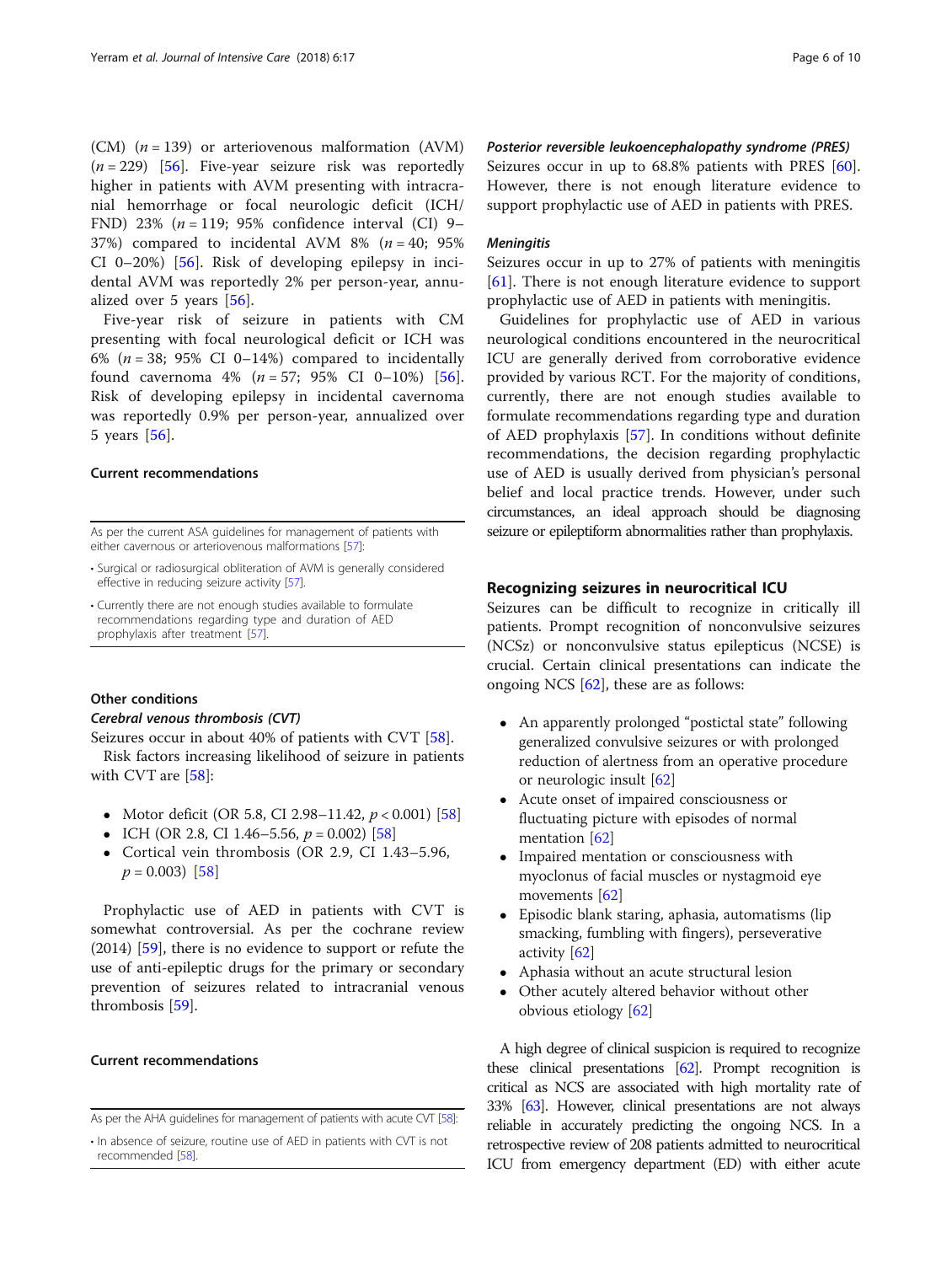transient neurological deficits, loss of consciousness (LOC), or unclear motor phenomena, 13.9% of the patients were incorrectly diagnosed with epileptic seizures, whereas in 15.6% of patients who were eventually admitted to neurocritical ICU, diagnosis of epilepsy was missed in the ED [[64](#page-8-0)]. The most common factors associated with missing seizure diagnosis were no prior history of epilepsy, older age (mean 76.4 years), multimorbidities, CT showing cerebrovascular lesion, seizure description given by nonprofessionals, negative seizure phenomenon (e.g., aphasia, LOC, paresis), and lack of tongue biting [[64\]](#page-8-0).

A retrospective review study evaluated 52 video EEGs over 18-month period in a neurocritical ICU [[65\]](#page-8-0). These EEGs were from patients with possible seizures due to motor phenomenon [[65](#page-8-0)]. Fourteen patients (27%) were found to have epileptic seizures [[65\]](#page-8-0). That included four focal motor status epilepticus, three focal clonic, three myoclonus, two generalized status epilepticus, one focal tonic, and one generalized tonic clonic [[65\]](#page-8-0). Thirty-eight patients (73%) had nonepileptic events, out of which 12 patients (23%) had tremor like events, 7 (13.5%) had multifocal jerks, 7 (13.5%) had slow semi purposeful movements, and the rest 12 (23%) had "other movements" [[65](#page-8-0)]. These studies indicate that diagnosing seizures based on clinical presentation alone can be misleading. CEEG monitoring can be helpful in such circumstances. In a study of 236 patients with coma and no overt seizure activity, 8% of the patients were found to have NCSE on CEEG monitoring [\[66](#page-8-0)].

## Role of CEEG monitoring in neuro ICU

Continuous electroencephalography (CEEG) monitoring is commonly used in critically ill patients. CEEG is tightly linked to cerebral metabolism and, thus, sensitive to changes in cerebral blood flow [\[67](#page-8-0)]. Several patterns on CEEG are of diagnostic and prognostic significance in patients with cerebral edema that lie on the ictalinterictal continuum [\[68](#page-8-0)]. EEG patterns that correlate with increased intracranial pressure (ICP) include focal slowing of underlying rhythms or global EEG suppression progressing to burst suppression or flat EEG [\[67](#page-8-0)]. CEEG monitoring provides real-time dynamic information about brain functioning and allows for detection of any early change in neurological status of a patient that may not be evident on neurological examination alone [[67\]](#page-8-0). CEEG is also tightly linked to cerebral metabolism and thus sensitive to changes in cerebral blood flow [\[67](#page-8-0)]. CEEG monitoring can identify NCS and NCSE in critically ill patients. Evaluation for suspected NCS is the most common indication for CEEG [[69\]](#page-8-0). Studies have reported that the use of CEEG monitoring in ICU patients at risk for NCS can change the treatment protocol in the majority of patients [\[70\]](#page-8-0). In a retrospective study, Kilbride et al. showed that CEEG monitoring leads to AED modifications in 52% of patients, which included therapy initiation in 14%, modification in 33%, and discontinuation in 5% [[70\]](#page-8-0). The NCS 2011 guidelines advocated use of CEEG monitoring in patients who failed to improve or have poor grade SAH (low-quality evidence-strong recommendation) [\[71](#page-9-0)]. The AHA/ ASA guidelines also supported use of CEEG monitoring in patients with depressed mental status out of proportion to the degree of brain injury (Class IIa; Level of Evidence:B) [[72\]](#page-9-0). According to AHA/ASA guidelines for management of ICH, only patients with "Clinical seizures should be treated with anti-epileptic drugs (Class I; Level of Evidence:A)" [[72\]](#page-9-0). AED may be initiated for these events, but as they carry a significant risk for serious adverse effects including rash (Stevens Johnson syndrome), hematological abnormalities, behavioral changes, drug-drug interactions  $[1]$ , it is ideal to diagnose the seizure before initiating prophylactic therapy in such circumstances [\[1](#page-7-0)].

The duration of CEEG monitoring is also an important aspect in diagnosing seizures in neurocritical ICU. In a retrospective review, Claassen et al. [[73](#page-9-0)] reviewed CEEG data of 100 patients and reported time to seizure duration [[73\]](#page-9-0). Sixty percent of noncomatose patients had seizure during the first hour of monitoring, whereas 95% of noncomatose patients had seizure in first 24 h [\[73](#page-9-0)]. In comparison to noncomatose patients, 50% of comatose patients had seizure in the first hour and only 80% had seizure in the first 24 h [\[73](#page-9-0)]. Eightyseven percent of comatose patients reportedly had seizure within 48 h of monitoring [[73\]](#page-9-0). This study concluded that comatose patients may require monitoring longer than the usual 24 h for detection of their first electrographic seizure [\[73](#page-9-0)].

Regarding the management of patients on CEEG monitoring, generally, if NCS or NCSE are detected, most physicians recommend initiating treatment, although the management approach can be highly variable [[74\]](#page-9-0). Physicians tend to treat NCSE more aggressively than NCS, with a trend toward lesser use of anti-convulsants like levetiracetam and more willingness to induce coma and intubation if necessary [[74\]](#page-9-0). Given the limited literature evidence regarding treatment of NCS and NCSE for adult or pediatric patients, management is pretty much similar across age groups.

CEEG monitoring can be helpful in conditions lacking sufficient evidence to support the use of AED for prophylactic use. Until there is more data available to provide supporting evidence, a potential seizure prophylaxis protocol can be summarized as follows  $(Table 6):$  $(Table 6):$  $(Table 6):$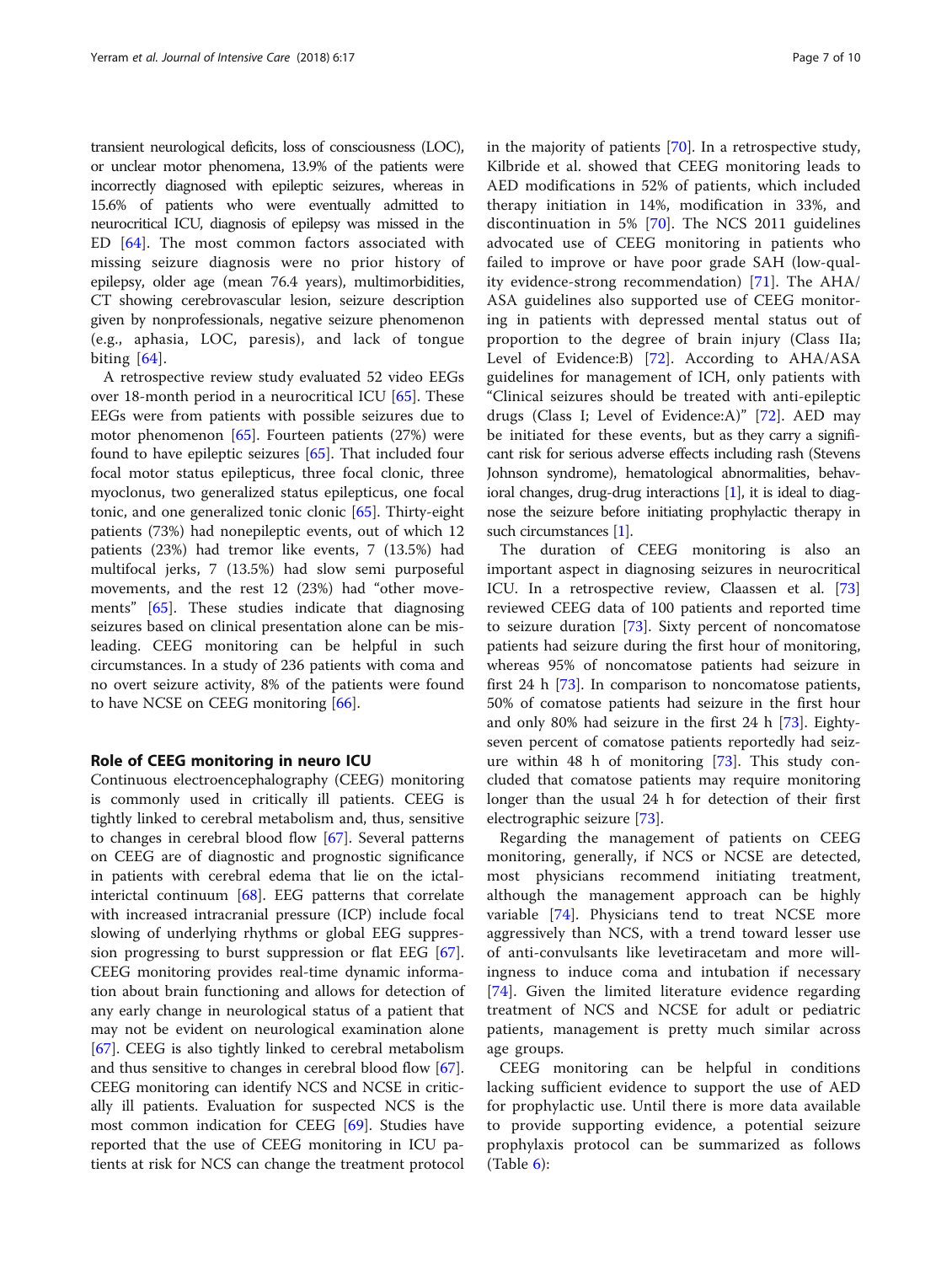<span id="page-7-0"></span>Table 6 Seizure prophylaxis protocol in neuro-ICU

| Seizure prophylaxis     | Conditions                                                                                                                                                                                                 |
|-------------------------|------------------------------------------------------------------------------------------------------------------------------------------------------------------------------------------------------------|
| Definitive prophylaxis  | · Severe TBI (7 days)                                                                                                                                                                                      |
| Probable prophylaxis    | • Unsecured aneurysm in SAH<br>· Elevated intracranial pressure (ICP)<br>and concern for poor compliance                                                                                                   |
| Possible/no prophylaxis | $\cdot$ ICH<br>$\cdot$ AVM<br>• Cavernoma<br>• Brain neoplasm<br>• Malignant ischemic stroke<br>• Postoperative craniotomy<br>• Meningitis<br>• Cerebral venous sinus thrombosis<br>(CVST)<br>$\cdot$ PRFS |

## Conclusion

The data for prophylactic use of AEDS in neuro critically ill patients lacks robustness. Patients with severe TBI and possible SAH seem to benefit with a short course of AED. In patients with injury to their brain, the use of CEEG would make sense rather than indiscriminately administering AED. Only observed seizures should be treated in such patients.

#### Abbreviations

AED: Anti-epileptic drugs; AVM: Arteriovenous malformation; CEEG: Continuous electroencephalography; CVST: Cerebral venous sinus thrombosis; ED: Emergency department; EDH: Epidural hemorrhage; ICH: Intracerebral hemorrhage; LOC: Loss of consciousness; NCSE: Nonconvulsive status epilepticus; NCSz: Nonconvulsive seizures; NSICU: Neurosciences intensive care unit; PRES: Posterior reversible encephalopathy syndrome; PTS: Post traumatic seizures; SAH: Aneurysmal subarachnoid hemorrhage; SDH: Subdural hemorrhage; TBI: Traumatic brain injury

#### Acknowledgements

No other acknowledgements to report.

#### Funding

There is no funding information to report.

#### Availability of data and materials

All the relevant data and material has been provided in the manuscript.

#### Authors' contributions

SY, NK, KP, PN, and CN worked equally on writing and editing the manuscript. All authors read and approved the final manuscript.

#### Authors' information

Christopher R. Newey has served on speaker's bureau for BARD medical. Dr. Nattanmai has served on speaker bureau of Chiesi.

#### Ethics approval and consent to participate

There was no human participation in the study.

## Consent for publication

There was no human participation in the study.

#### Competing interests

The authors declare that they have no competing interests.

## Publisher's Note

Springer Nature remains neutral with regard to jurisdictional claims in published maps and institutional affiliations.

#### Author details

<sup>1</sup>Department of Neurology, University of Missouri, 5 Hospital Drive, CE 540, Columbia, MO 65211, USA. <sup>2</sup>Department of Biological Sciences, University of Missouri, Columbia, MO 65211, USA. <sup>3</sup>Cleveland Clinic, Cerebrovascular Center, 9500 Euclid Avenue, Cleveland, OH 44195, USA.

#### Received: 20 December 2017 Accepted: 28 February 2018 Published online: 05 March 2018

#### References

- Temkin NR, Dikmen SS, Winn HR. Posttraumatic seizures. In: Eisenberg HM, Aldrich EF, editors. Management of head injury. Philadelphia: W.B. Saunders; 1991. p. 425–35.
- 2. Yablon SA. Posttraumatic seizures. Arch Phys Med Rehabil. 1993;74:983– 1001.
- 3. Frey LC. Epidemiology of posttraumatic epilepsy: a critical review. Epilepsia. 2003;44:11–7.
- 4. Temkin NR, Dikmen SS, Wilensky AJ, et al. A randomized, double-blind study of phenytoin for the prevention of post-traumatic seizures. N Engl J Med. 1990;323:497–502.
- 5. Haltiner AM, Newell DW, Temkin NR, et al. Side effects and mortality associated with use of phenytoin for early posttraumatic seizure prophylaxis. J Neurosurg. 1999;91:588–92.
- 6. Dikmen SS, Temkin NR, Miller B, et al. Neurobehavioral effects of phenytoin prophylaxis of posttraumatic seizures. JAMA. 1991;265:1271–7.
- 7. Temkin NR, Dikmen SS, Anderson GD, et al. Valproate therapy for prevention of posttraumatic seizures: a randomized trial. J Neurosurg. 1999; 91:593–600.
- 8. Temkin NR. Antiepileptogenesis and seizure prevention trials with antiepileptic drugs: meta-analysis of controlled trials. Epilepsia. 2001;4:515–24.
- 9. Kruer RM, Harris LH, Goodwin H, et al. Changing trends in the use of seizure prophylaxis after traumatic brain injury: a shift from phenytoin to levetiracetam. J Crit Care. 2013;28:9–13.
- 10. Jones KE, Puccio AM, Harshman KJ, et al. Levetiracetam versus phenytoin for seizure prophylaxis in severe traumatic brain injury. Neurosurg Focus. 2008;4:E3.
- 11. Szaflarski JP, Sangha KS, Lindsell CJ, Shutter LA. Prospective, randomized, single-blinded comparative trial of intravenous levetiracetam versus phenytoin for seizure prophylaxis. Neurocrit Care. 2010;2:165–72.
- 12. Choi KS, Chun HJ, Yi HJ, Ko Y, Kim YS, Kim JM. Seizures and epilepsy following aneurysmal subarachnoid hemorrhage: incidence and risk factors. J Korean Neurosurg Soc. 2009;46:93–8.
- 13. Rhoney DH, Tipps LB, Murry KR, Basham MC, Michael DB, Coplin WM. Anticonvulsant prophylaxis and timing of seizures after aneurysmal subarachnoid hemorrhage. Neurology. 2000;55:258–65.
- 14. Molyneux AJ, Kerr RS, Yu LM, et al. International subarachnoid aneurysm trial (ISAT) of neurosurgical clipping versus endovascular coiling in 2143 patients with ruptured intracranial aneurysms: a randomised comparison of effects on survival, dependency, seizures, rebleeding, subgroups, and aneurysm occlusion. Lancet. 2005;366:809–17.
- 15. Claassen J, Peery S, Kreiter KT, et al. Predictors and clinical impact of epilepsy after subarachnoid hemorrhage. Neurology. 2003;60:208–14.
- 16. Little AS, Kerrigan JF, McDougall CG, et al. Nonconvulsive status epilepticus in patients suffering spontaneous subarachnoid hemorrhage. J Neurosurg. 2007;106:805–11.
- 17. Claassen J, Hirsch LJ, Frontera JA, et al. Prognostic significance of continuous EEG monitoring in patients with poor-grade subarachnoid hemorrhage. Neurocrit Care. 2006;4:103–12.
- 18. Dennis LJ, Claassen J, Hirsch LJ, Emerson RG, Connolly ES, Mayer SA. Nonconvulsive status epilepticus after subarachnoid hemorrhage. Neurosurgery. 2002;51:1136–43.
- 19. Rosengart AJ, Huo JD, Tolentino J, et al. Outcome in patients with subarachnoid hemorrhage treated with antiepileptic drugs. J Neurosurg. 2007;2:253–60.
- 20. Naidech AM, Kreiter KT, Janjua N, et al. Phenytoin exposure is associated with functional and cognitive disability after subarachnoid hemorrhage. Stroke. 2005;3:583–7.
- 21. Baker CJ, Prestigiacomo CJ, Solomon RA. Short-term perioperative anticonvulsant prophylaxis for the surgical treatment of low-risk patients with intracranial aneurysms. Neurosurgery. 1995;5:863–70.
- 22. Chumnanvej S, Dunn IF, Kim DH. Three-day phenytoin prophylaxis is adequate after subarachnoid hemorrhage. Neurosurgery. 2007;1:99–102.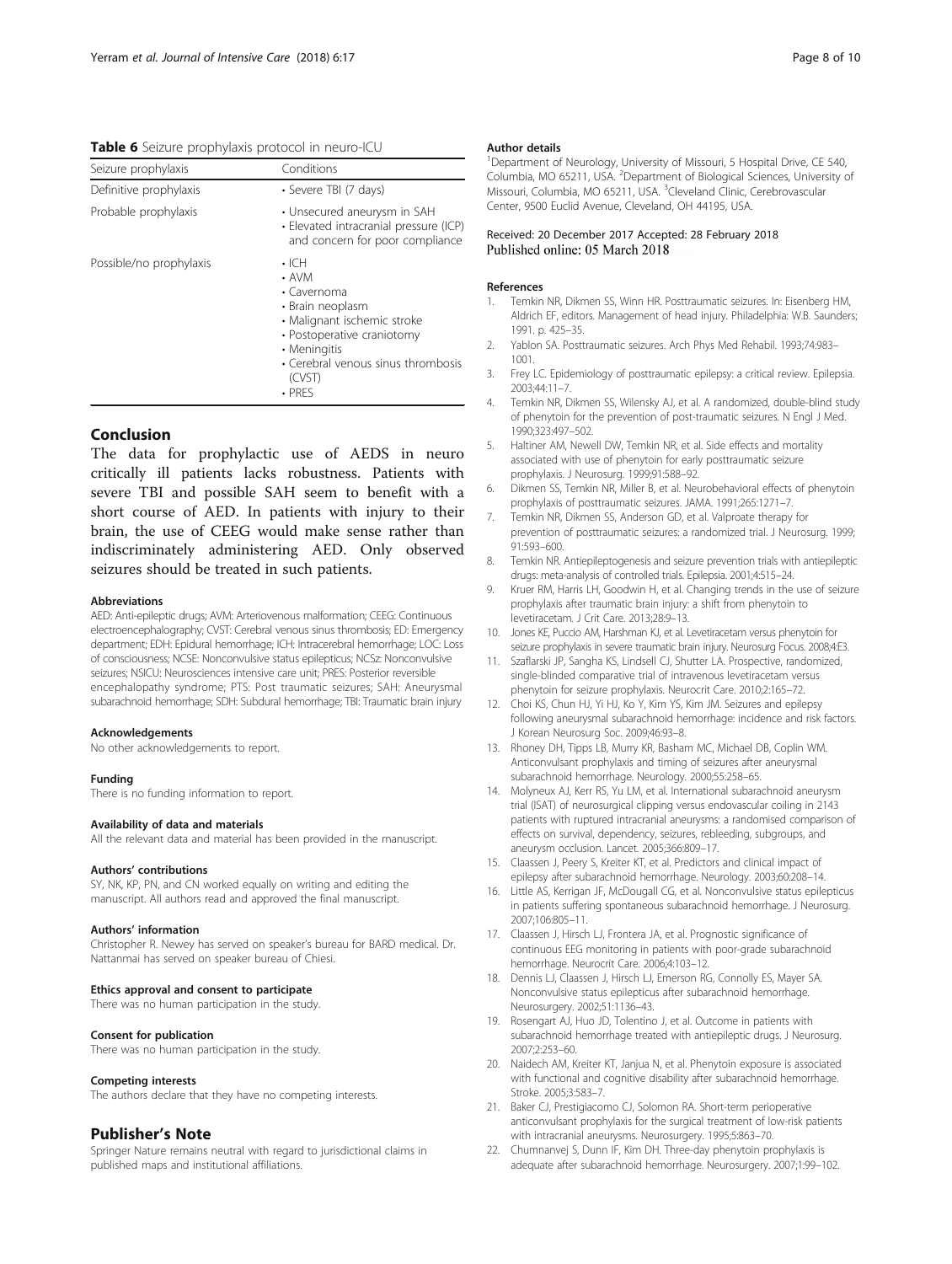- <span id="page-8-0"></span>23. Tartara A, Galimberti CA, Manni R, et al. Differential effects of valproic acid and enzyme-inducing anticonvulsants on nimodipine pharmacokinetics in epileptic patients. Br J Clin Pharmacol. 1991;3:335–40.
- 24. Murphy-Human T, Welch E, Zipfel G, Diringer MN, Dhar R. Comparison of short-duration levetiracetam with extended course phenytoin for seizure prophylaxis after subarachnoid hemorrhage. World Neurosurg. 2011;2:269–74.
- 25. Glantz MJ, Cole BF, Forsyth PA, et al. Practice parameter: anticonvulsant prophylaxis in patients with newly diagnosed brain tumors. Report of the Quality Standards Subcommittee of the American Academy of Neurology. Neurology. 2000;10:1886–93.
- 26. van Breemen MS, Wilms EB, Vecht CJ. Epilepsy in patients with brain tumours: epidemiology, mechanisms, and management. Lancet Neurol. 2007;5:421–30.
- 27. Sirven JI, Wingerchuk DM, Drazkowski JF, Lyons MK, Zimmerman RS. Seizure prophylaxis in patients with brain tumors: a meta-analysis. Mayo Clin Proc. 2004;12:1489–94.
- 28. Tremont-Lukats IW, Ratilal BO, Armstrong T, Gilbert MR. Antiepileptic drugs for preventing seizures in people with brain tumors. Cochrane Database Syst Rev. 2008;2:CD004424.
- 29. Mikkelsen T, Paleologos NA, Robinson PD, et al. The role of prophylactic anticonvulsants in the management of brain metastases: a systematic review and evidence-based clinical practice guideline. J Neuro-Oncol. 2010;1:97–102.
- 30. Forsyth PA, Weaver S, Fulton D, et al. Prophylactic anticonvulsants in patients with brain tumour. Can J Neurol Sci. 2003;2:106–10.
- 31. Wu AS, Trinh VT, Suki D, et al. A prospective randomized trial of perioperative seizure prophylaxis in patients with intraparenchymal brain tumors. J Neurosurg. 2013;4:873–83.
- 32. Komotar RJ, Raper DM, Starke RM, Iorgulescu JB, Gutin PH. Prophylactic antiepileptic drug therapy in patients undergoing supratentorial meningioma resection: a systematic analysis of efficacy. J Neurosurg. 2011;3:483–90.
- 33. Zachenhofer I, Donat M, Oberndorfer S, Roessler K. Perioperative levetiracetam for prevention of seizures in supratentorial brain tumor surgery. J Neuro-Oncol. 2011;1:101–6.
- 34. Kern K, Schebesch KM, Schlaier J, et al. Levetiracetam compared to phenytoin for the prevention of postoperative seizures after craniotomy for intracranial tumours in patients without epilepsy. J Clin Neurosci. 2012;1:99–100.
- 35. Beghi E, D'Alessandro R, Beretta S, et al. Incidence and predictors of acute symptomatic seizures after stroke. Neurology. 2011;20:1785–93.
- 36. Berger AR, Lipton RB, Lesser ML, Lantos G, Portenoy RK. Early seizures following intracerebral hemorrhage: implications for therapy. Neurology. 1988;9:1363–5.
- 37. Bladin CF, Alexandrov AV, Bellavance A, et al. Seizures after stroke: a prospective multicenter study. Arch Neurol. 2000;11:1617–22.
- 38. Claassen J, Jette N, Chum F, et al. Electrographic seizures and periodic discharges after intracerebral hemorrhage. Neurology. 2007;13:1356–65.
- 39. De Herdt V, Dumont F, Henon H, et al. Early seizures in intracerebral hemorrhage: incidence, associated factors, and outcome. Neurology. 2011;20:1794–800.
- 40. Lamy C, Domigo V, Semah F, et al. Early and late seizures after cryptogenic ischemic stroke in young adults. Neurology. 2003;3:400–4.
- 41. Passero S, Rocchi R, Rossi S, Ulivelli M, Vatti G. Seizures after spontaneous supratentorial intracerebral hemorrhage. Epilepsia. 2002;10:1175–80.
- 42. Szaflarski JP, Rackley AY, Kleindorfer DO, et al. Incidence of seizures in the acute phase of stroke: a population-based study. Epilepsia. 2008;6:974–81.
- 43. Vespa PM, O'Phelan K, Shah M, et al. Acute seizures after intracerebral hemorrhage: a factor in progressive midline shift and outcome. Neurology. 2003;9:1441–6.
- 44. Gilmore E, Choi HA, Hirsch LJ, Claassen J. Seizures and CNS hemorrhage: spontaneous intracerebral and aneurysmal subarachnoid hemorrhage. Neurologist. 2010;3:165–75.
- 45. Messe SR, Sansing LH, Cucchiara BL, Herman ST, Lyden PD, Kasner SE. Prophylactic antiepileptic drug use is associated with poor outcome following ICH. Neurocrit Care. 2009;1:38–44.
- 46. Naidech AM, Garg RK, Liebling S, et al. Anticonvulsant use and outcomes after intracerebral hemorrhage. Stroke. 2009;12:3810–5.
- 47. Forsgren L, Bucht G, Eriksson S, Bergmark L. Incidence and clinical characterization of unprovoked seizures in adults: a prospective populationbased study. Epilepsia. 1996;3:224–9.
- 48. Burn J, Dennis M, Bamford J, Sandercock P, Wade D, Warlow C. Epileptic seizures after a first stroke: the Oxfordshire Community Stroke Project. BMJ. 1997;7122:1582–7.
- 49. Gupta SR, Naheedy MH, Elias D, Rubino FA. Postinfarction seizures. A clinical study. Stroke. 1988;12:1477–81.
- 50. Horner S, Ni XS, Duft M, Niederkorn K, Lechner H. EEG, CT and neurosonographic findings in patients with postischemic seizures. J Neurol Sci. 1995;1:57–60.
- 51. Lancman ME, Golimstok A, Norscini J, Granillo R. Risk factors for developing seizures after a stroke. Epilepsia. 1993;1:141–3.
- 52. Jauch EC, Saver JL, Adams HP Jr, Bruno A, Connors JJ, Demaerschalk BM, Khatri P, PW MM Jr, Qureshi AI, Rosenfield K, Scott PA, Summers DR, Wang DZ, Wintermark M, Yonas H, American Heart Association Stroke Council; Council on Cardiovascular Nursing; Council on Peripheral Vascular Disease; Council on Clinical Cardiology. Guidelines for the early management of patients with acute ischemic stroke: a guideline for healthcare professionals from the American Heart Association/American Stroke Association. Stroke. 2013;44(3):870–947.
- 53. Wijdicks EF, Sheth KN, Carter BS, Greer DM, Kasner SE, Kimberly WT, Schwab S, Smith EE, Tamargo RJ, Wintermark M, American Heart Association Stroke Council. Recommendations for the management of cerebral and cerebellar infarction with swelling: a statement for healthcare professionals from the American Heart Association/American Stroke Association. Stroke. 2014;45: 1222–38.
- 54. Pulman J, Greenhalgh J, Marson AG. Antiepileptic drugs as prophylaxis for post-craniotomy seizures. Cochrane Database Syst Rev. 2013;2:CD007286.
- 55. Milligan TA, Hurwitz S, Bromfield EB. Efficacy and tolerability of levetiracetam versus phenytoin after supratentorial neurosurgery. Neurology. 2008;9:665–9.
- 56. Josephson CB, Leach JP, Duncan R, Roberts RC, Counsell CE, Al-Shahi SR. Seizure risk from cavernous or arteriovenous malformations: prospective population-based study. Neurology. 2011;18:1548–54.
- 57. Ogilvy CS, Stieg PE, Awad I, et al. AHA Scientific Statement: recommendations for the management of intracranial arteriovenous malformations: a statement for healthcare professionals from a special writing group of the Stroke Council, American Stroke Association. Stroke. 2001;6:1458–71.
- 58. Ferro JM, Canhão P, Bousser MG, Stam J, Barinagarrementeria F, ISCVT Investigators. Early seizures in cerebral vein and dural sinus thrombosis: risk factors and role of antiepileptics. Stroke. 2008;39:1152–8.
- 59. Price M, Günther A, Kwan JS. Antiepileptic drugs for the primary and secondary prevention of seizures after intracranial venous thrombosis. Cochrane Database Syst Rev. 2014;8:CD005501.
- 60. Kastrup O, Gerwig M, Frings M, Diener HC. Posterior reversible encephalopathy syndrome (PRES): electroencephalographic findings and seizure patterns. J Neurol. 2012;259:1383–9.
- 61. Rosman NP, Peterson DB, Kaye EM, Colton T. Seizures in bacterial meningitis: prevalence, patterns, pathogenesis, and prognosis. Pediatr Neurol. 1985;1:278–85.
- 62. Drislane FW. Presentation, evaluation, and treatment of nonconvulsive status epilepticus. Epilepsy Behav. 2000;1:301–14.
- 63. Young GB, Jordan KG, Doig GS. An assessment of nonconvulsive seizures in the intensive care unit using continuous EEG monitoring: an investigation of variables associated with mortality. Neurology. 1996;47:83–9.
- 64. Boesebeck F, Freermann S, Kellinghaus C, Evers S. Misdiagnosis of epileptic and non-epileptic seizures in a neurological intensive care unit. Acta Neurol Scand. 2010;122:189–95.
- 65. Benbadis SR, Chen S, Melo M. What's shaking in the ICU? The differential diagnosis of seizures in the intensive care setting. Epilepsia. 2010;51:2338–40.
- 66. Towne AR, Waterhouse EJ, Boggs JG, Garnett LK, Brown AJ, Smith JR Jr, DeLorenzo RJ. Prevalence of nonconvulsive status epilepticus in comatose patients. Neurology. 2000;54:340–5.
- 67. Newey CR, Sarwal A, Hantus S. Continuous electroencephalography (cEEG) changes precede clinical changes in a case of progressive cerebral edema. J Neurocrit Care. 2013;18:261–5.
- 68. Katyal N, Sarwal A, George P, Banik B, Newey CR. The relationship of triphasic waves with intracranial pressure as a possible prognostic marker in traumatic brain injury. Case Rep Neurol Med. 2017;2017:4742026. 4 pages
- 69. Abend NS, Dlugos DJ, Hahn CD, Hirsch LJ, Herman ST. Use of EEG monitoring and management of nonconvulsive seizures in critically ill patients: a survey of neurologists. Neurocrit Care. 2010;12:382–9.
- 70. Kilbride RD, Costello DJ, Chiappa KH. How seizure detection by continuous electroencephalographic monitoring affects the prescribing of antiepileptic medications. Arch Neurol. 2009;66:723–8.